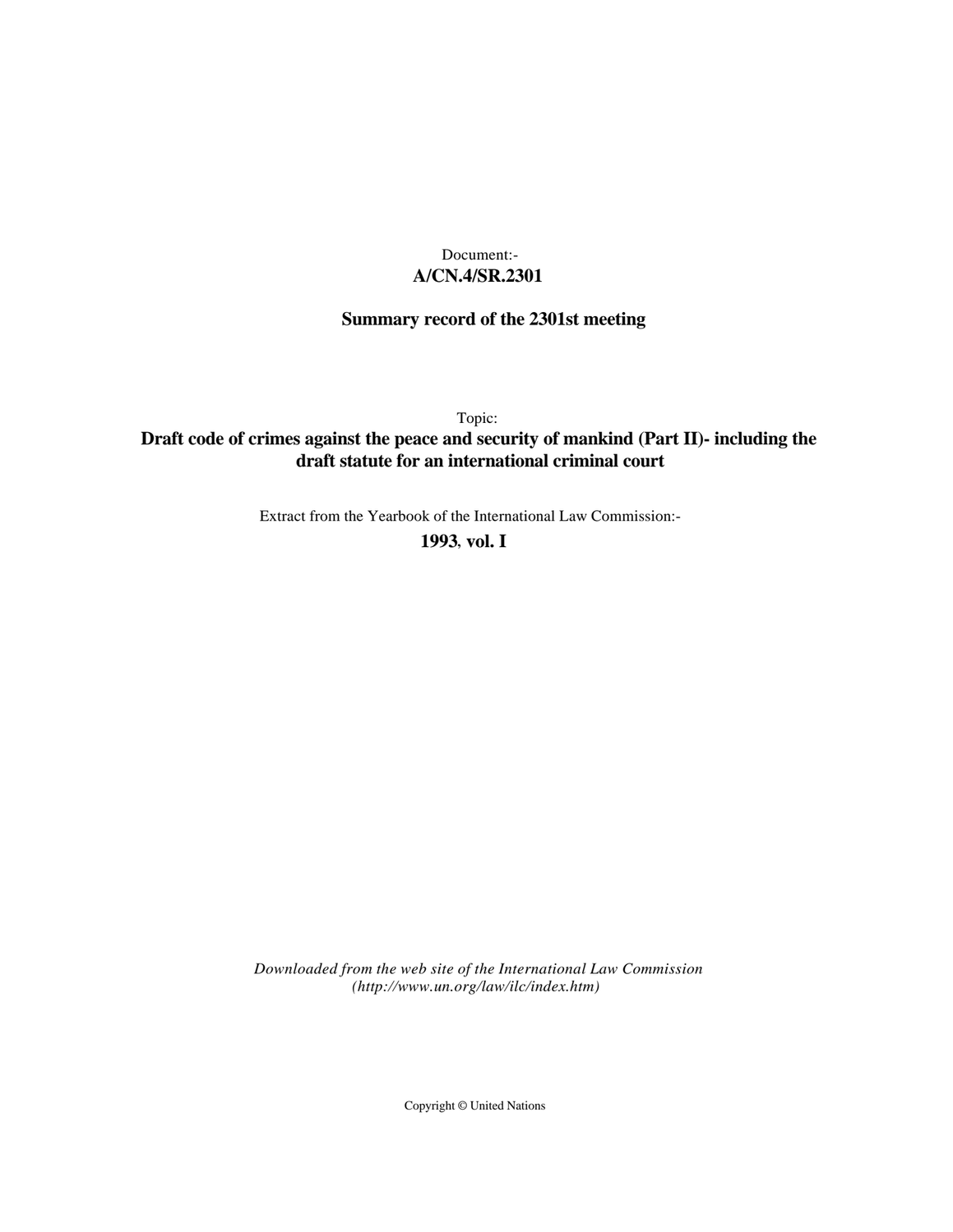damage caused, as provided for in some conventions in the nuclear field.

61. Mr. PELLET said he disagreed that the Commission had taken a step backwards in deciding to focus on prevention. The debate of the previous year had shown that prevention was the best line of attack for examining the topic. In his ninth report, the Special Rapporteur had systematized the old texts, producing a coherent result. Whether in plenary or in the Drafting Committee, the Commission must confine itself to the approach adopted if it did not want to make the subject incomprehensible once again.

62. Mr. VERESHCHETIN said that he agreed with Mr. Pellet, commended the Special Rapporteur on the quality and clarity of his report and noted that, although the Commission had decided in 1992 to break the subject down into several parts because it was so difficult, that did not mean that each aspect must be considered separately. Focusing at present on preventive measures for activities involving risk did not rule out examining preventive measures relating to activities that could, de facto, have harmful effects, or studying financial liability. At present, however, the Commission must confine itself to prevention and decide, when the time came, whether to continue the discussion in plenary or to refer most of the articles to the Drafting Committee.

63. Mr. THIAM said that, if the topic was not to be confined to prevention, it would be necessary to decide what the next stages would be because it was essential to have an overall plan.

64. Mr. BARBOZA (Special Rapporteur) stressed the need to follow the order of work indicated in the report. The first 10 articles already referred to the Drafting Committee might be looked at again quickly in the light of the Commission's decision to deal only with preventive measures in respect of activities involving risk and perhaps simply propose deletions or amendments. The Drafting Committee should, however, focus primarily on the wording of the articles on prevention. The Commission must in any event take care not to reopen the debate and confine itself for the time being to prevention, reserving the right to take up liability at a later stage, if only to do justice to the title of the topic.

*The meeting rose at 1.10p.m.*

## **2301st MEETING**

### *Friday, 28 May 1993, at 10.05 a.m.*

### *Chairman:* Mr. Julio BARBOZA

*Present:* Mr. Al-Baharna, Mr. Arangio-Ruiz, Mr. Bennouna, Mr. Bowett, Mr. Calero Rodrigues, Mr. Crawford, Mr. de Saram, Mr. Fomba, Mr, Giiney, Mr. Idris, Mr. Kabatsi, Mr. Koroma, Mr. Kusuma-Atmadja, Mr. Mikulka, Mr. Pambou-Tchivounda, Mr. Pellet, Mr. Sreenivasa Rao, Mr. Razafindralambo, Mr. Rosenstock, Mr. Shi, Mr. Thiam, Mr. Tomuschat, Mr. Vereshchetin, Mr. Villagrán Kramer, Mr. Yankov.

**Draft Code of Crimes against the Peace and Security of Mankind<sup>1</sup>**  *(continued)* **(A/CN.4/446, sect. B, A/CN.4/448 and Add.l,<sup>2</sup> A/CN.4/449,<sup>3</sup> A/CN.4/452 and Add.1-3,<sup>4</sup> A/CN.4/L.488 and Add. 1-4, A/CN.4/L.490 and Add.l)**

[Agenda item 3]

#### ELEVENTH REPORT OF THE SPECIAL RAPPORTEUR *(continued)*

1. Mr. THIAM (Special Rapporteur) thanked the members of the Commission for an interesting and instructive discussion, which proved very helpful. In summing-up, he wished to focus on three main points: the relationship between the court and the United Nations: jurisdiction and the applicable law; and the functioning of the court.

2. There was general agreement on the need for a link between the court and the United Nations. Indeed it was hard to see how a court could function in disregard of the Organization. The court would need United Nations logistical support for its administrative functioning, for example in electing judges, and for financial matters. Yet regardless of those material questions, the fact was that the court would have jurisdiction in matters of direct concern to the United Nations, such as war crimes and crimes against the peace and security of mankind. He asked how the court could rule on such questions without taking into account the Charter of the United Nations or the Security Council? Thus, although the Working Group might want to modify the wording of article 2 of the draft statute, some link between the court and the United Nations had to be maintained.

3. His initial proposal in a previous report had been that the applicable law should not be limited to agreements or conventions, but should also include the general principles of law, custom and even, in some cases, national law. The Working Group, however, had concluded that it should be confined to agreements and conventions. He did not agree; in such an area experiencing constant change, the Commission should not favour rigid codification. Some matters were not ripe, and it would be necessary to have recourse to national law. For instance, no appropriate formulation had yet been found for penalties, which varied greatly, depending on the State and the philosophy involved. Again, moral considerations had a great influence in determining what the penalties should be. If the court was to impose penalties and was to respect the principle of *nulla poena sine lege,* it would have to refer to a State's national law when it found that it was faced with a legal vacuum. He had proposed either the law of the State on whose territory the offence had been committed or of the State of which the accused was a national. He had no preference either way, but did not believe that national law could be ruled out systematically. In earlier proposals for a draft statute, it had in fact been envisaged that the court should apply the national law of a State in certain cases. It was gratifying to note that the Working Group had been rethink-

3 Ibid.

<sup>&</sup>lt;sup>1</sup> For the text of the draft articles provisionally adopted on first reading, see *Yearbook.*.. *1991,* vol. II (Part Two), pp. 94 *et seq.*

<sup>2</sup> Reproduced in *Yearbook... 1993,* vol. II (Part One).

<sup>4</sup> Ibid.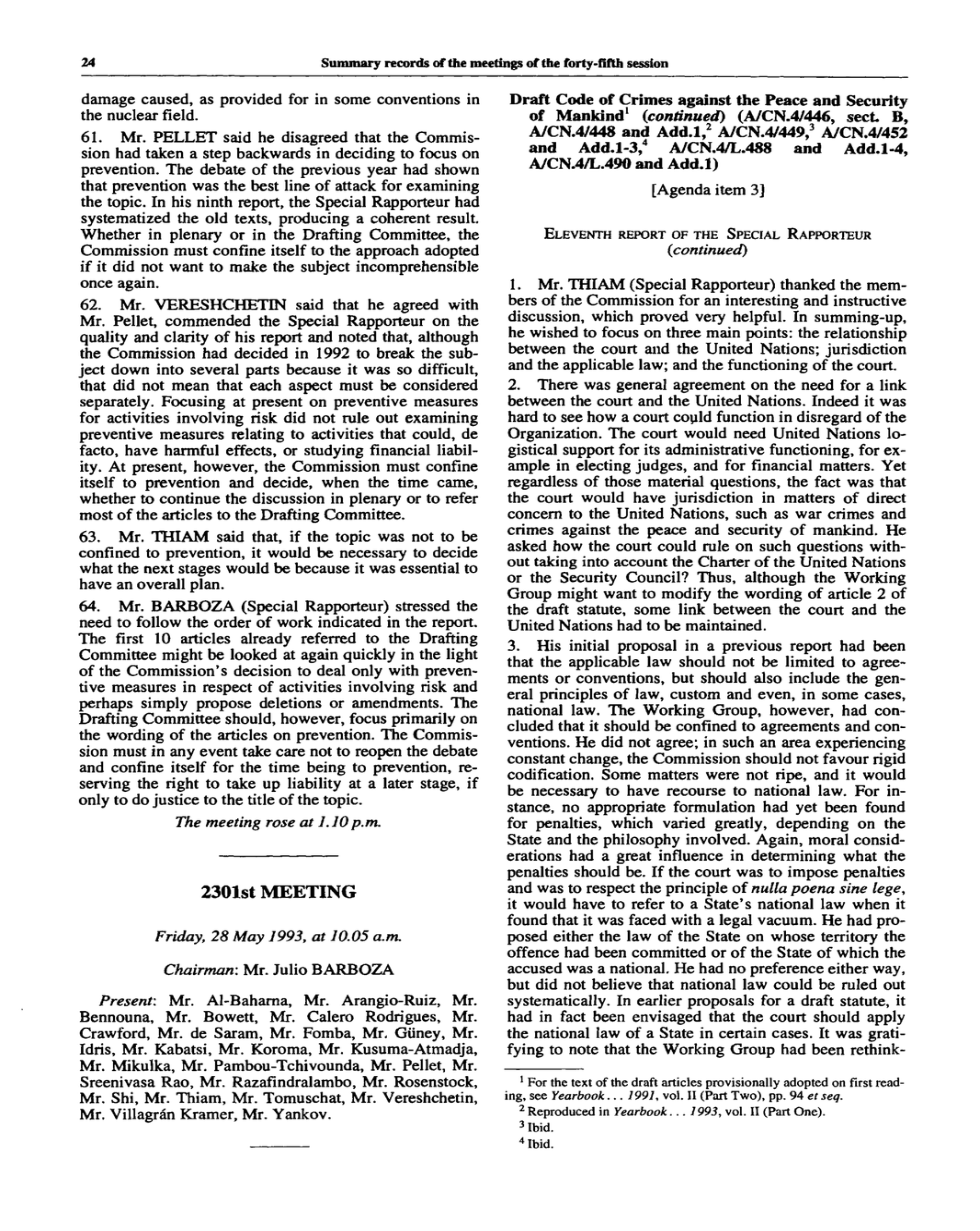ing its position on that subject, because the previous day the draft articles proposed in the Working Group had repeated the text he himself had suggested two years earlier.

4. With regard to the court's jurisdiction, there again, differences of opinion had emerged in both the Commission and the Working Group. Originally, he had proposed that the jurisdiction of the court should not depend on acceptance by certain States. Later, seeking to accommodate the objections raised by one member of the Commission, he had altered his proposal to make jurisdiction subordinate to acceptance by certain interested States. That proposal had in turn been criticized by other members, who argued that, on the contrary, it was out of the question for jurisdiction to depend on the agreement of the State of which the accused was a national. Actually, that possibility had been envisaged in the 1953 draft statute for an international criminal court.<sup>6</sup> In his view, a court could not be created without taking into consideration the existence and jurisdiction of States. Some form of compromise had to be found, because the court must function with the agreement of States; otherwise, it would be paralysed from the outset. Perhaps jurisdiction could be dependent on acceptance by the State in whose territory the accused was found, for if the court were to try to judge the accused without such acceptance, it would constantly be judging by default, something that was hardly the best solution. Clearly, a number of divergences of opinion still had to be overcome.

5. In the matter of the organization of the court, the Working Group had hesitated as to whether the judges should be elected or appointed. As far as he was concerned, there was no great difference. Judges who were appointed were just as independent as those who were elected, provided they were afforded certain guarantees, for instance that they could not be removed or could not be sanctioned for the decisions they took. It was common practice in many States for the Executive to appoint judges, and yet those very same judges, acting independently, could issue summonses against the very ministers who had appointed them and could even institute proceedings against them. In the case of constitutional courts, judges who had been appointed could annul laws if they were unconstitutional. Thus, as long as they were guaranteed independence, it was irrelevant whether the judges were elected or appointed. Members of the Commission should not confuse the procedure for appointing arbitrators according to the statute of the Permanent Court of Arbitration with the appointment of judges by an international criminal court. In the case of the Permanent Court of Arbitration, the parties to the conflict chose arbitrators from a pre-existent list, whereas in the case in point, States parties to a dispute would not choose the judges who must have jurisdiction in the case. Objections had been raised to the use of the term "General Assembly of Judges" (art. 13), on the grounds that it might be mistaken for the General Assembly of the United Nations. He would point out that the term

"General Assembly" was in common use and the United Nations did not have a monopoly on it.

6. So far as the investigation procedure (art. 26), was concerned, he did not care for the French system, and proposed instead that the investigation should be carried out by the court itself, at the hearing. That was closer to the British system. If a case was too complex, the court might appoint a special committee from among its members to carry out the investigation. Some members of the Commission had disagreed, arguing that an investigating body must be established. He did not object, but such a body would not make for the small, flexible structure as called for by the Working Group. The system of the examining magistrate was unsatisfactory because he had too much power to make arbitrary decisions about the freedom of an individual; such a magistrate could sometimes even place a person in custody before having heard the case or having questioned him. If the investigation was to respect human rights, the powers of the examining magistrate had to be limited as much as possible, and another arrangement must be found which would prevent the judge from reaching his decision according to his mood, instead of in accordance with the law. Hence, such investigations should be carried out not behind closed doors, but in a public hearing. If the public hearing by the plenary court did not make any headway, the court could appoint an investigative committee from among its members, which could then report to the court on the case.

7. In article 25, he had proposed in alternative A that the complainant State, not a Prosecutor General, should be responsible for conducting the prosecution. Even in courts in which a Prosecutor General was responsible for prosecution, the complainant took part in the proceedings, pleading the case and bringing forward evidence in support of allegations made. Often, the Prosecutor General simply repeated the complainant's arguments. The sole difference was that the Prosecutor General could demand penalties, because he represented the prosecuting authority, whereas the complainant could simply demand compensation. He had therefore proposed alternative A because it was simpler. With reference to article 35 (Remedies), revision had been generally accepted, but no member of the Commission had been categorically opposed to appeal.

8. With regard to penalties, the matter had been appropriately discussed in connection with the draft Code of Crimes against the Peace and Security of Mankind, rather than the draft statute. Several proposals had been made, but none had been adopted yet. If the court were to be created without such a scale being envisaged, it would prove necessary to refer to an internal law. A State might conceivably stipulate application of its own national legislation as a condition for accepting the court's jurisdiction as to the applicable penalty.

In closing, he wished to express the hope that he had addressed the essential questions raised in connection with the jurisdiction and organization of an international criminal court.

10. Mr. BENNOUNA thanked the Special Rapporteur for the clarification he had given and said he had been unduly modest about the progress that had been made.

<sup>5</sup> See *Yearbook... 1991,* vol. II (Part One), document A/CN.4/435 and Add. 1, chap. II.

<sup>6</sup> See *Report of the 1953 Committee on International Criminal Jurisdiction, 27 July-20 August 1953 (Official Records of the General Assembly, Ninth Session, Supplement No. 12* (A/2645)), annex.